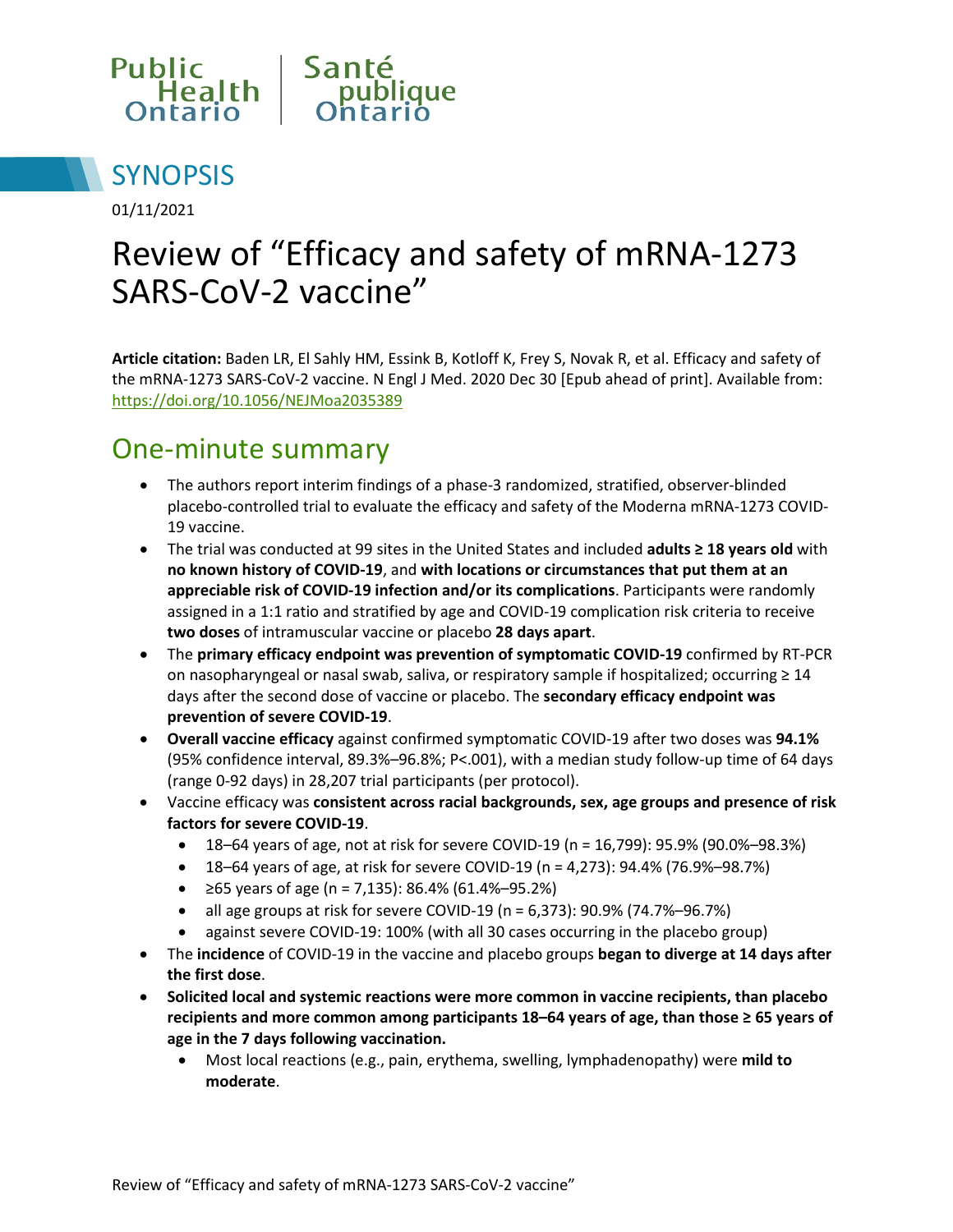- Systemic reactions (e.g. fatigue, headache, myalgia, chills, arthralgia, nausea or vomiting, fever) occurred in 54.9% vs. 42.2% after the first dose and 79.4% vs. 36.5% after the second dose in the vaccine vs. placebo groups. The duration of the systemic adverse events after the first and second doses is 2.6 and 3.1 days (mean), respectively; reaction severity increased after the second dose.
- **Serious adverse events were rare in both vaccine and placebo groups (0.6% in both). Treatment-related severe adverse events were more common in vaccine than placebo recipients** (0.5% vs 0.2%) and independent of participants' age. There were **no treatmentrelated deaths reported** in any participants during the 28 days after any injection. However, the authors called for close monitoring of the slight excess of Bell's palsy that occurred in 3 participants in the vaccine group compared to 1 in the placebo group.

### Additional information

- The mRNA-1273 vaccine is a **lipid-encapsulated mRNA vaccine encoding a perfusion stabilized spike protein** of SARS-CoV-2. Each dose contains **100** µ**g of mRNA-1273**.
- A total of 236 participants developed symptomatic COVID-19 starting 14 days after the first dose (11 in vaccine group and 225 in placebo group), corresponding to a **vaccine efficacy of 95.2% (95% CI: 91.2%–97.4%) after the first dose**. However, the trial was not designed to determine efficacy with one dose of vaccine, as 96.4% of the 30,418 randomized participants received two doses.
- Of the 28,207 participants included in the per-protocol efficacy analysis:
	- **Median follow-up time = 64 days** (range: 0–97 days) after the second dose.
	- Male: 52.6%
	- Mean age = 51.6 years (range: 18–95 years)
		- 18–64 years and not at risk for severe COVID-19: 58.1%
		- 18–64 years and at risk for severe COVID-19: 16.6%
		- $\geq 65$  years: 25.3%
	- Racial or ethnic background as reported by participants:
		- white: 79.5%
		- black or African American: 9.7%
		- Asian: 4.6%
		- multiracial or other: 2.1% each
		- American Indian or Alaska Native: 0.8%
		- Native Hawaiian or other Pacific Islander: 0.2%
		- Mean body-mass index ( $\pm$  standard deviation): 29.3  $\pm$  6.7
	- Risk factors for severe COVID-19 infection:
		- diabetes (type 1, type 2, gestational): 9.6%
		- body-mass index ≥ 40: 6.7%
		- significant cardiac disease (e.g., heart failure, congenital coronary artery disease, cardiomyopathies, or pulmonary hypertension): 5.0%
		- chronic lung disease (e.g., emphysema, chronic bronchitis, idiopathic pulmonary fibrosis, cystic fibrosis, or moderate-to-severe asthma): 4.8%
		- liver disease: 0.7%
		- HIV infection: 0.6%
- Severe COVID-19 was defined as the occurrence of COVID-19 as per the primary endpoint AND any of the following: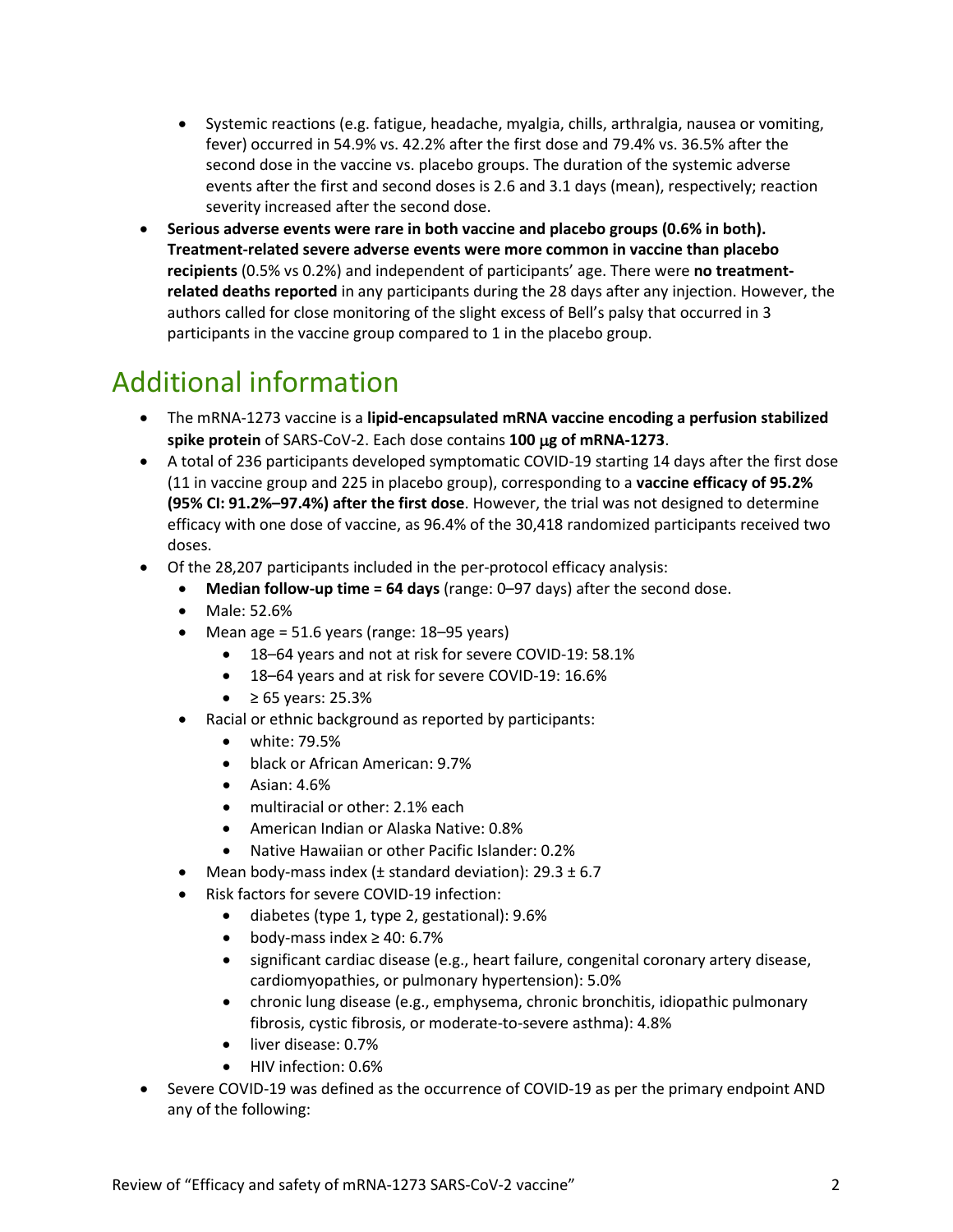- Clinical signs indicative of severe systemic illness, including respiratory rate ≥ 30 per minute, heart rate ≥ 125 beat per minute, oxygen saturation ≤ 93% on room air at sea level, or ratio of arterial oxygen partial pressure to fractional inspired oxygen < 300 mmHg.
- Respiratory failure or acute respiratory distress syndrome.
- Clinically significant acute renal, hepatic or neurologic dysfunction.
- Admission to an intensive care unit or death.
- The authors noted the following limitations in the trial design:
	- It was not intended to evaluate the efficacy of a single dose.
	- Only the short term safety and efficacy of the vaccine was studied.
	- The data were insufficient to assess efficacy against asymptomatic infection or viral transmission.
	- The trial was conducted in the context of implemented nation-wide pandemic preventive measures such as public masking and social distancing.
	- Children, adolescents and pregnant women were excluded.
	- Efficacy evaluation in older adults, ethnic or racial minorities, and persons with prior COVID-19 was not possible due to small numbers.

#### PHO reviewer's comments

- Additional studies are needed to assess (1) vaccine effectiveness against infection and/or severe outcomes in vulnerable groups (e.g., persons with social deprivation); (2) vaccine efficacy and safety data in populations excluded from clinical trials (e.g., children, adolescents, pregnant and breastfeeding women, individuals with autoimmune conditions and immunosuppressed states due to disease and/or treatment); (3) duration of vaccine protection; (4) vaccine effectiveness in preventing death, hospitalization, asymptomatic infection and reducing viral transmission.
- As COVID-19 infections with onset within 14 days after the second dose were excluded, vaccine efficacy prior to two weeks after the second dose was not assessed.
- Given the limited evidence on the duration of protection and effectiveness in preventing asymptomatic infection and reducing viral transmission, all layers of public health measures for preventing COVID-19 should still be practised regardless of immunization status until further data are available.

#### Citation

Ontario Agency for Health Protection and Promotion (Public Health Ontario). Review of "Efficacy and safety of mRNA-1273 SARS-CoV-2 vaccine". Toronto, ON: Queen's Printer for Ontario; 2021.

#### Disclaimer

This document was developed by Public Health Ontario (PHO). PHO provides scientific and technical advice to Ontario's government, public health organizations and health care providers. PHO's work is guided by the current best available evidence at the time of publication.

The application and use of this document is the responsibility of the user. PHO assumes no liability resulting from any such application or use.